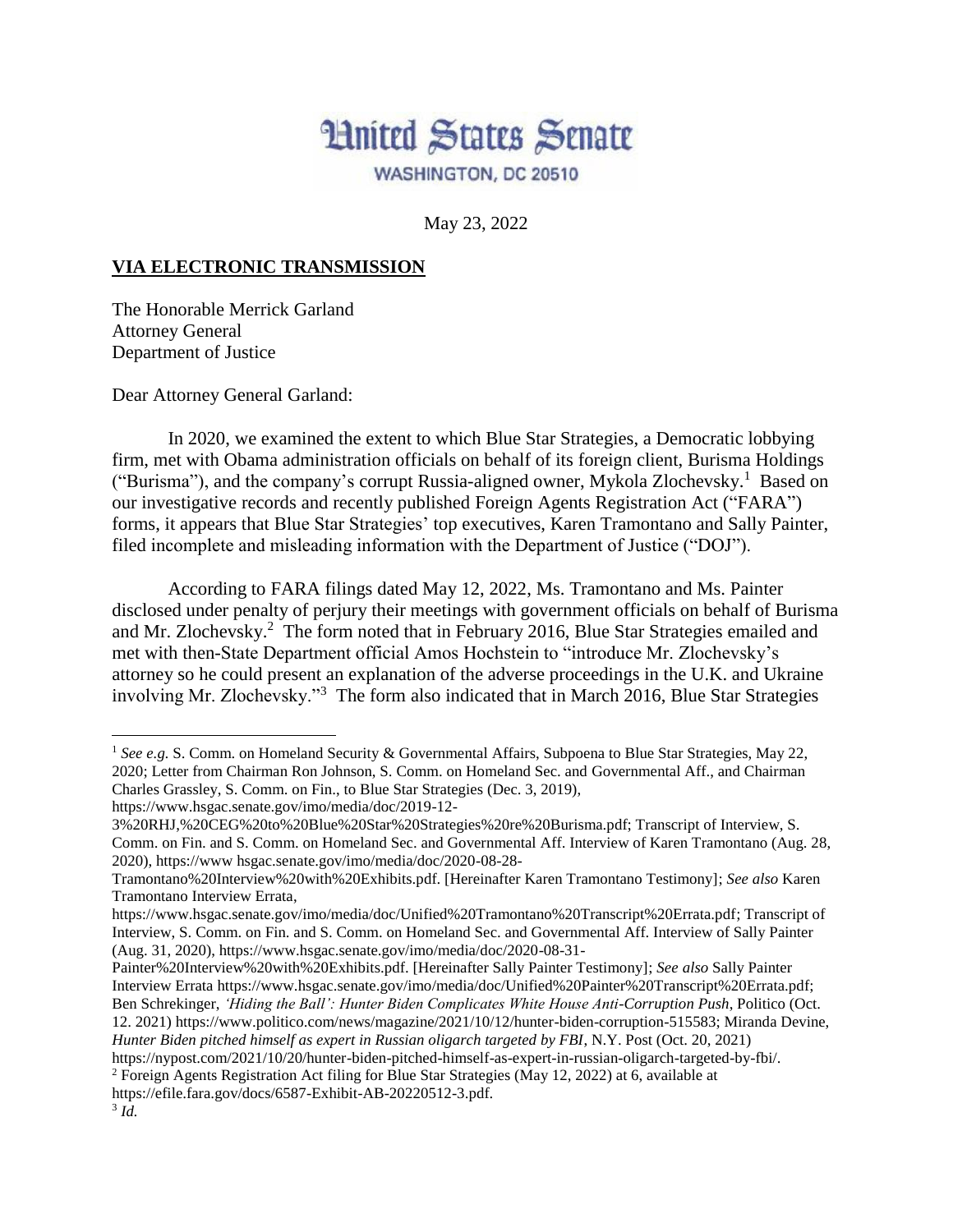The Honorable Merrick Garland May 23, 2022 Page 2

emailed and met with then-Under Secretary of State Catherine Novelli for the same purpose.<sup>4</sup> However, it appears the date of the meeting with Mr. Hochstein is inconsistent with our investigative records. Further, Blue Star Strategies' FARA filing states that its activity with respect to Mr. Zlochevsky and Burisma "began and ended in 2016"; however, our records indicate that the activity began in 2015 and extended several years after 2016.<sup>5</sup> Accordingly, it appears that Blue Star Strategies failed to disclose several other meetings it arranged with U.S. government officials on behalf of Burisma and Mr. Zlochevsky in its FARA filing.

Specifically, Ms. Tramontano wrote to our Committees in December 2019 that Blue Star Strategies had two meetings with Mr. Hochstein regarding Burisma—the first meeting was on December 10, 2015, and the second meeting on March 24, 2016.<sup>6</sup> Blue Star Strategies failed to disclose these meetings on its FARA form.

With respect to the December 2015 meeting, Ms. Tramontano noted that the "initial meeting with Mr. Hochstein was to understand his and the State Department's position regarding an independent energy company, Burisma."<sup>7</sup> In a transcribed interview with our Committees, Ms. Tramontano discussed the December 10, 2015, meeting and described Mr. Hochstein's view of Burisma as "negative."<sup>8</sup> It is unclear why Blue Star Strategies did not disclose this initial meeting with Mr. Hochstein in its FARA form.

With respect to the second meeting with Mr. Hochstein, according to our records, Ms. Painter and attorney John Buretta were in attendance.<sup>9</sup> While it appears that Blue Star Strategies provided an accurate description of the purpose of this meeting on its FARA form, the date of this meeting on the form is inconsistent with the information the firm provided our Committees. Whereas the FARA form indicates that the meeting between Blue Star Strategies, Mr. Buretta, and Mr. Hochstein occurred in February 2016, Ms. Tramontano and Ms. Painter confirmed to our Committees that this second meeting with Mr. Hochstein occurred on March 24, 2016.<sup>10</sup>

 $\overline{a}$ 

<sup>4</sup> *Id.*

<sup>&</sup>lt;sup>5</sup> Id. at 5; Letter from Karen Tramontano, Chief Executive Officer, Blue Star Strategies, to Chairman Ron Johnson, S. Comm. on Homeland Sec. and Governmental Aff., and Chairman Charles Grassley, S. Comm. on Fin. (Dec. 18, 2019) at 188, https://www hsgac.senate.gov/imo/media/doc/2020-08-28-

Tramontano%20Interview%20with%20Exhibits.pdf.

<sup>6</sup> Letter from Karen Tramontano, Chief Executive Officer, Blue Star Strategies, to Chairman Ron Johnson, S. Comm. on Homeland Sec. and Governmental Aff., and Chairman Charles Grassley, S. Comm. on Fin. (Dec. 18, 2019) at 187, https://www hsgac.senate.gov/imo/media/doc/2020-08-28-

Tramontano%20Interview%20with%20Exhibits.pdf.

<sup>7</sup> *Id.*

<sup>8</sup> Karen Tramontano Testimony at 73-74; *See also* Karen Tramontano Interview Errata

https://www.hsgac.senate.gov/imo/media/doc/Unified%20Tramontano%20Transcript%20Errata.pdf.

<sup>9</sup> In its Dec. 18, 2019 letter to our Committees, Ms. Tramontano described Mr. Buretta as "Burisma's U.S. counsel." In the FARA form, Mr. Buretta is not named, but instead described as "Mr. Zlochevsky's attorney." See Letter from Karen Tramontano, Chief Executive Officer, Blue Star Strategies, to Chairman Ron Johnson, S. Comm. on Homeland Sec. and Governmental Aff., and Chairman Charles Grassley, S. Comm. on Fin. (Dec. 18, 2019) at 188, https://www.hsgac.senate.gov/imo/media/doc/2020-08-28-Tramontano%20Interview%20with%20Exhibits.pdf; Foreign Agents Registration Act filing for Blue Star Strategies, May 12, 2022 at 6, available at https://efile.fara.gov/docs/6587-Exhibit-AB-20220512-3.pdf.

<sup>&</sup>lt;sup>10</sup> Letter from Karen Tramontano, Chief Executive Officer, Blue Star Strategies, to Chairman Ron Johnson, S. Comm. on Homeland Sec. and Governmental Aff., and Chairman Charles Grassley, S. Comm. on Fin. (Dec. 18,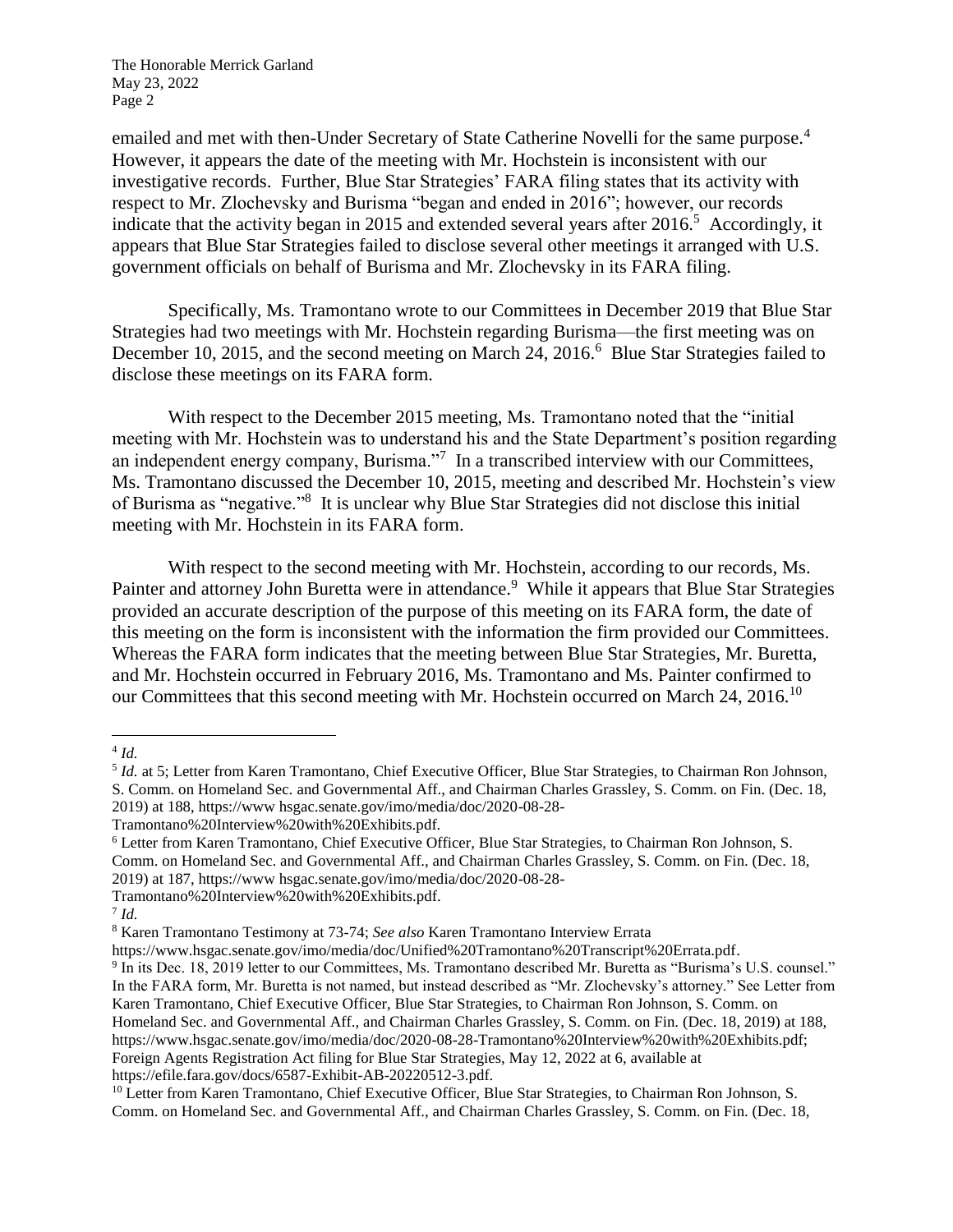The Honorable Merrick Garland May 23, 2022 Page 3

In addition, Ms. Tramontano told the Committees that Blue Star Strategies engaged in "government relations assistance" in the United States for Burisma and Mr. Zlochevsky.<sup>11</sup> However, Ms. Painter denied to the Committees that Blue Star Strategies' activities were "government relations assistance."<sup>12</sup> Both Ms. Tramontano and Ms. Painter denied to the Committees that they lobbied the U.S. Government on behalf of Burisma and Mr. Zlochevsky and denied that they intended to influence U.S. policy with respect to them.<sup>13</sup> However, Mr. Hochstein's testimony before the Committees contradicted Ms. Tramontano's and Ms. Painter's claims. When the Committees asked Mr. Hochstein whether he believed Blue Star Strategies intended to "alter or influence U.S policy with respect to Zlochevsky," he told the Committees, "[t]hey did not like my answer [regarding Mr. Zlochevsky], and they tried to convince me otherwise."<sup>14</sup> This example indicates that Blue Star Strategies did, in fact, engage in lobbying efforts on behalf of Burisma and its owner.

Based on the evidence in our possession, it appears Blue Star Strategies failed to disclose on the FARA form at least nine other meetings it had with U.S. government officials—including two meetings with sitting U.S. ambassadors to Ukraine—regarding Burisma and Mr. Zlochevsky including the following:  $15$ 

- 1. December 14, 2015, meeting with State Department official William Laitinen;<sup>16</sup>
- 2. December 14, 2015, meeting with USAID official Steve Gonyea;
- 3. December 16, 2015, meeting with U.S. Ambassador Geoffrey Pyatt;

Tramontano%20Interview%20with%20Exhibits.pdf.

 $\overline{a}$ 2019) at 187, https://www hsgac.senate.gov/imo/media/doc/2020-08-28-

Tramontano%20Interview%20with%20Exhibits.pdf; Sally Painter at Testimony at 115-116.

<sup>11</sup> Karen Tramontano Testimony at 39.

<sup>12</sup> Sally Painter Testimony at 39; *See also* Sally Painter Interview Errata

https://www.hsgac.senate.gov/imo/media/doc/Unified%20Painter%20Transcript%20Errata.pdf; Moreover, when questioned whether Blue Star Strategies engaged in "government relations assistance" *in Ukraine* on behalf of Burisma, Painter implied that it did: "I mean, we were engaging with the government, yes." Sally Painter Testimony at 40.

<sup>13</sup>Karen Tramontano Testimony at 48 ("We didn't lobby the U.S. government.") and 49 ("In our representation of Burisma, we did not try to influence U.S. policy with respect to Ukraine.") and Sally Painter Testimony at 43 (Question: "When meeting with U.S. government officials, did you intend to influence U.S. policy towards Burisma?" Answer: "No.") and 167 ("I do not consider them to be lobbying. I consider that to be exploring to understand the position of the U.S. government.").

<sup>&</sup>lt;sup>14</sup> Transcript of Interview at 138, S. Comm. on Fin. and S. Comm. on Homeland Sec. and Governmental Aff. Interview of Amos Hochstein Testimony (Sept. 17, 2020), https://www.hsgac.senate.gov/imo/media/doc/2020-09- 17-Hochstein%20Interview%20with%20Exhibits.pdf; *See also* Hochstein Interview Errata

https://www.hsgac.senate.gov/imo/media/doc/Unified%20Hochstein%20Transcript%20Errata.pdf.

<sup>15</sup> Letter from Karen Tramontano, Chief Executive Officer, Blue Star Strategies, to Chairman Ron Johnson, S. Comm. on Homeland Sec. and Governmental Aff., and Chairman Charles Grassley, S. Comm. on Fin. (Dec. 18, 2019) at 188, https://www hsgac.senate.gov/imo/media/doc/2020-08-28-

<sup>&</sup>lt;sup>16</sup> In its Dec. 18, 2019 letter to our Committees, Ms. Tramontano explained that the meeting with Mr. Laitinen "had not been scheduled to discuss Burisma as we had several other corporate clients interested in Ukraine's economic situation. To be fully transparent, we disclosed that we were working with Burisma and inquired as to his views of the company." See Letter from Karen Tramontano, Chief Executive Officer, Blue Star Strategies, to Chairman Ron Johnson, S. Comm. on Homeland Sec. and Governmental Aff., and Chairman Charles Grassley, S. Comm. on Fin. (Dec. 18, 2019) at 188, https://www.hsgac.senate.gov/imo/media/doc/2020-08-28-

Tramontano%20Interview%20with%20Exhibits.pdf.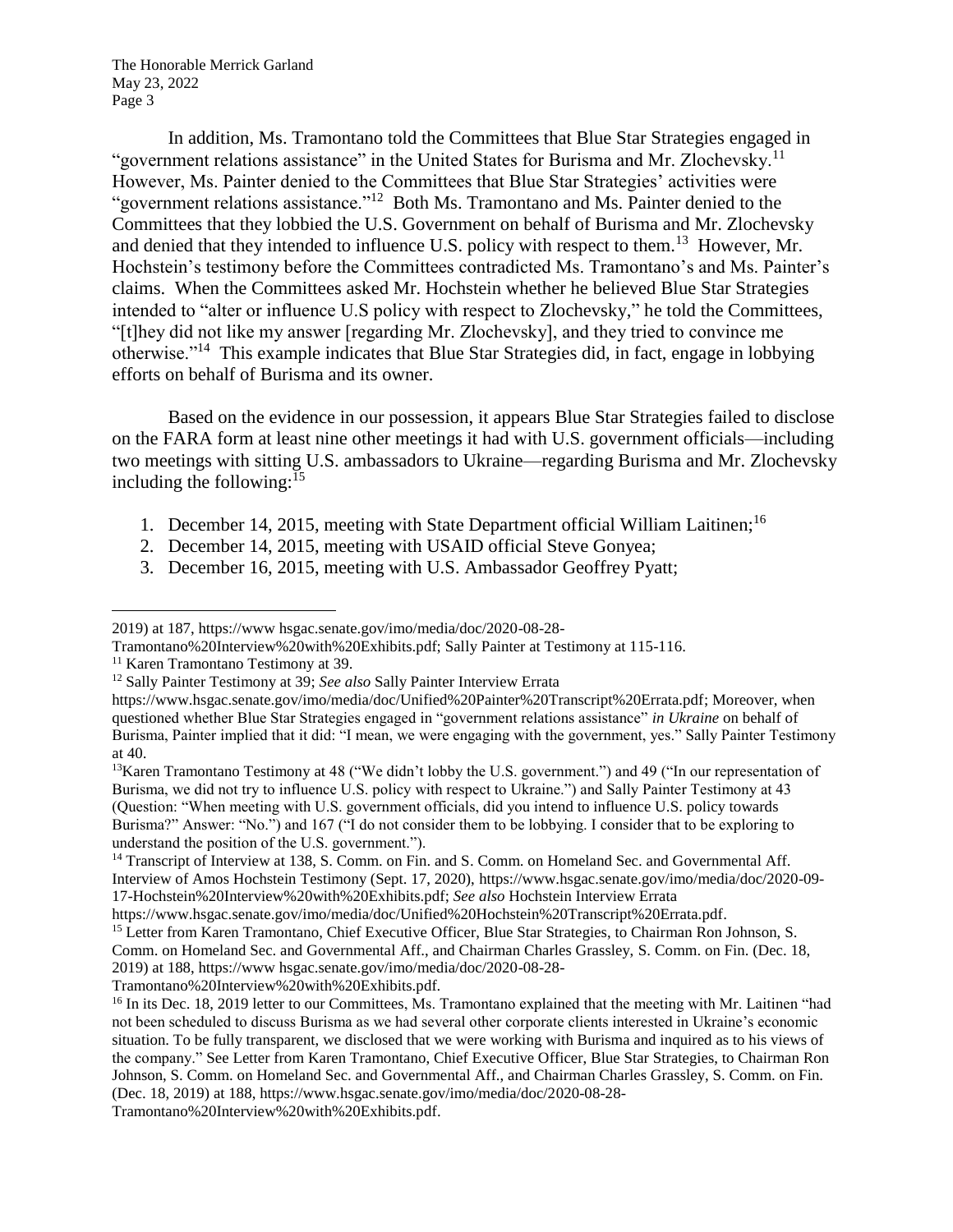- 4. December 8, 2016, meeting with U.S. Ambassador Marie Yovanovitch;
- 5. December 14, 2016, meeting with State Department official Reggie Singh;
- 6. November 2, 2017, meeting with Energy Department official Andrea Lockwood;
- 7. November 21, 2018, meeting with State Department officials Melissa Simpson and Brian DaRin;
- 8. November 27, 2018, meeting with Commerce Department officials Matthew Edwards and Boris Chumuk; and
- 9. February 19, 2019, meeting with Energy Department officials Charles Phillips and Heather Bell.

DOJ must scrutinize Blue Star Strategies' recently filed FARA forms given the firm's apparent incomplete disclosures and its lack of consistency with our investigative records, which are based, in significant part, on Blue Star Strategies' representations to Congress.

Accordingly, we request DOJ provide the following information:

- 1. Please provide all letters of inquiry and letters of determination DOJ sent to Blue Star Strategies, its officials and affiliated entities.
- 2. Did Blue Star Strategies, its officials or any affiliated entity request an advisory opinion from DOJ with respect to registering as a foreign agent? If so, please provide a copy of the request and opinion.
- 3. During DOJ's review of Blue Star Strategies' obligation to register under FARA, did it review whether or not Blue Star Strategies shared informational material with U.S government officials? If so, what was found? If not, why not? Please provide all copies.
- 4. Was DOJ aware of the nine meetings Blue Star Strategies did not disclose on their May 12, 2022, FARA form?
- 5. Did DOJ review whether John Buretta should register under FARA for his work on behalf of Burisma and Mr. Zlochevsky? If so, what did it conclude? If not, why not?
- 6. How will DOJ address Blue Star Strategies' apparent incomplete FARA filings?
- 7. How will DOJ determine whether Blue Star Strategies' apparent inconsistencies and inaccuracies in its FARA filing—as described in this letter—were deliberate?
- 8. How will DOJ hold Blue Star Strategies officials accountable if it determines those officials made deliberately inconsistent and inaccurate disclosures on FARA forms?